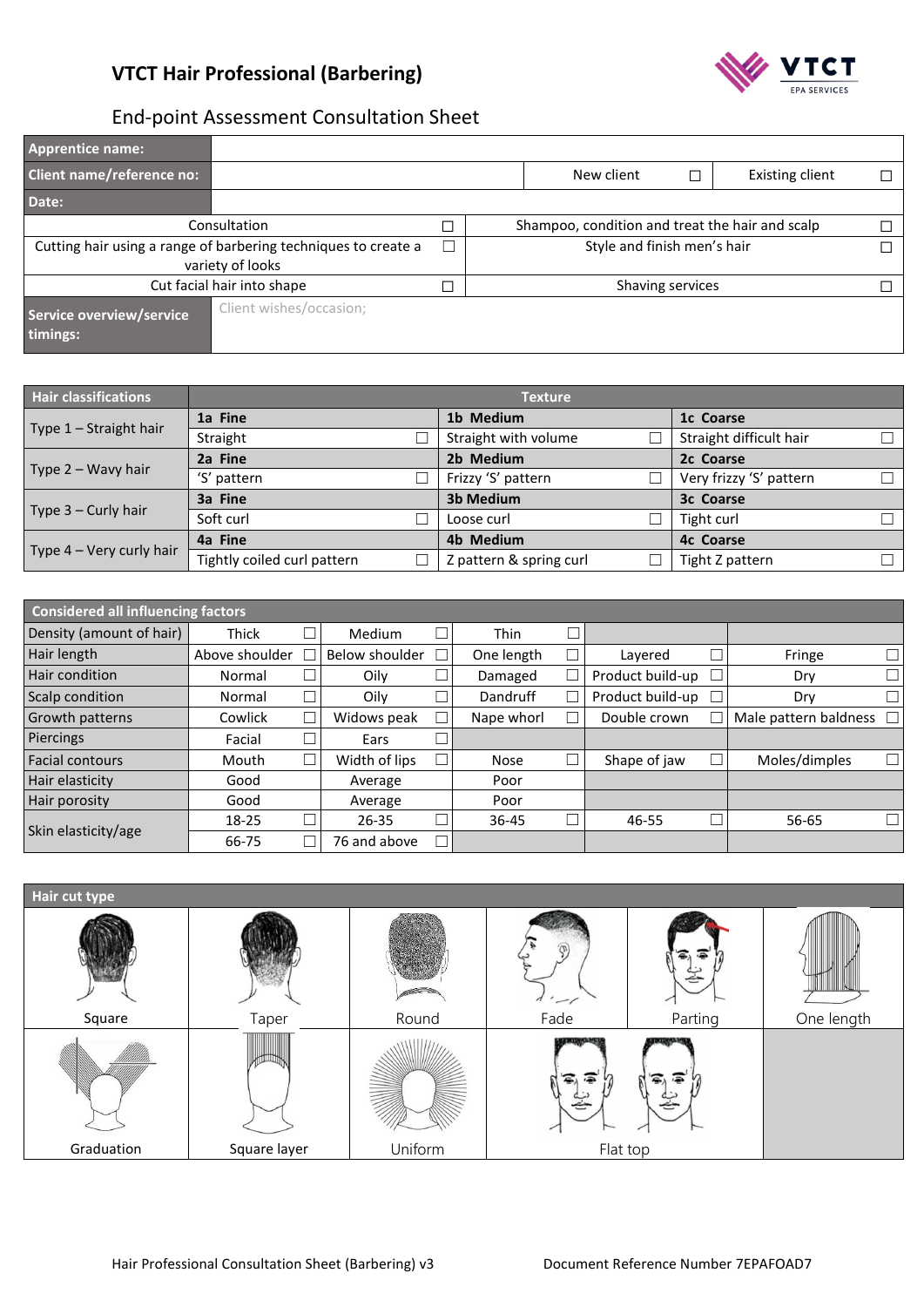#### **VTCT Hair Professional (Barbering)**



#### End-point Assessment Consultation Sheet



| Will the contra-indications affect the service |               |              | Advice given/actions taken |
|------------------------------------------------|---------------|--------------|----------------------------|
| Suspected infections                           | Yes $\square$ | No $\square$ |                            |
| Suspected infestations                         | Yes $\square$ | No $\square$ |                            |
| Medical history                                | Yes $\square$ | No $\square$ |                            |
| Medical advice or instructions                 | Yes $\square$ | No $\square$ |                            |
| Hair damage                                    | Yes $\square$ | No $\square$ |                            |
| Cuts and abrasions                             | Yes $\square$ | No $\square$ |                            |
| Recent injuries/scarring                       | Yes $\square$ | No $\square$ |                            |
| Lifestyle                                      | Yes $\square$ | No $\square$ |                            |
| In growing hair                                | Yes $\square$ | No $\square$ |                            |
| <b>Scarring</b>                                | Yes $\square$ | No $\square$ |                            |
| Head and face shape                            | Yes $\square$ | No $\square$ |                            |
| Facial contour                                 | Yes $\square$ | No $\square$ |                            |
| Unusual features                               | Yes $\square$ | No $\square$ |                            |
| Piercings                                      | Yes $\square$ | No $\square$ |                            |
| Incompatibility of products and services       | Yes $\Box$    | No $\square$ |                            |
| Presence of added hair                         | Yes $\square$ | No $\square$ |                            |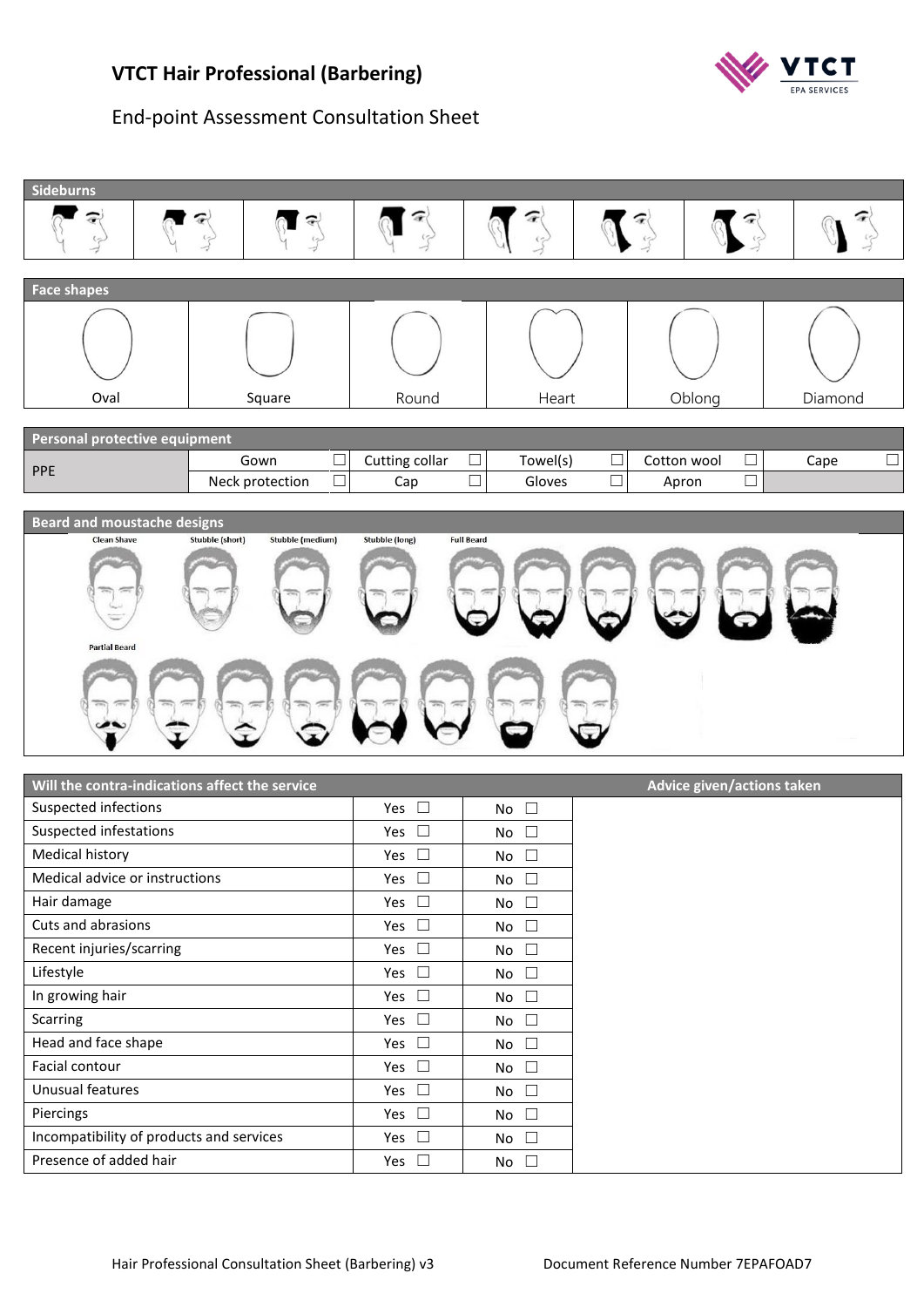# **VTCT Hair Professional (Barbering)**



# End-point Assessment Consultation Sheet

| Male pattern baldness |                 |        | Yes $\Box$                        | No $\square$    |               |                 |        |
|-----------------------|-----------------|--------|-----------------------------------|-----------------|---------------|-----------------|--------|
| Hair style            |                 |        | Yes $\Box$                        | No<br>$\perp$   |               |                 |        |
| <b>Equipment</b>      |                 |        |                                   |                 |               |                 |        |
|                       | Bowl and brush  |        | $\Box$ Clipper attachments $\Box$ | <b>Clippers</b> | Curling tongs | Cutting comb    | $\Box$ |
|                       | <b>Diffuser</b> |        | Dressing comb                     | Flat brush      | Gloves        | Hand dryer      | $\Box$ |
| Equipment used        | <b>Nozzle</b>   | ┓      | Open blade razor                  | Razors          | Round brush   | <b>Scissors</b> | $\Box$ |
|                       | Shaving brushes | $\Box$ | Sponges                           | Steamer         | Straighteners | T-liners        | $\Box$ |
|                       | <b>Trimmers</b> | ┑      | Wide tooth comb                   | Other:          |               |                 |        |

| Products used during service |                              |   |                  |   |                  |            |         |   |
|------------------------------|------------------------------|---|------------------|---|------------------|------------|---------|---|
| Shampooing                   | Normal                       |   | Oily             |   | Product build-up | Dry        | Damaged | П |
| Conditioning                 | Surface                      |   | Penetrating      | П | Scalp treatment  |            |         |   |
| Styling and finishing        | Tonic                        |   | Oils             |   | Styling powders  | Gels       | Creams  |   |
|                              | Sprays                       |   | Wax              |   | Pomade           | Clay       |         |   |
| Cutting                      | Tonic                        |   |                  |   |                  |            |         |   |
| Cut facial hair              | Oil                          |   | Wax              |   |                  |            |         |   |
| Pre-shave                    | Cleanser                     |   | Scrub/exfoliator |   | Cream            | Oil        |         |   |
| Lathering                    | Creams                       | □ | Oils             |   | Gel              | Soap       |         |   |
| Finishing                    | Moisturising cream $\square$ |   | After shave balm |   | Powder           | Astringent |         |   |

| <b>Techniques used</b>      |                   |   |                                |        |                             |        |                          |        |                                  |
|-----------------------------|-------------------|---|--------------------------------|--------|-----------------------------|--------|--------------------------|--------|----------------------------------|
| Shampoo/condition/<br>treat | Effleurage        | □ | Petrissage                     | □      | Rotary                      | П      | Friction                 | □      |                                  |
| Style and finish men's      | Straightening     | □ | Smoothing                      | П      | Volume                      | П      | Movement                 | □      | Texture<br>$\Box$                |
| hair                        | Brush drying      | П | Finger drying                  | П      | Curl                        |        |                          |        |                                  |
|                             | Wet               | П | Dry                            | П      | Eyebrow trim                |        | Graduating               | ┑      | Layering<br>$\Box$               |
| Cutting barbering           | <b>Tapering</b>   | П | Club cutting                   | П      | Scissor over comb           |        | Clipper over comb        | $\Box$ | Thinning<br>$\Box$               |
| techniques                  | Freehand          | П | Texurising                     | П      | Razor cutting               | П      | Fading                   | П      | Covering ear<br>П                |
|                             | Around ear        | П | With fringe                    | П      | Disconnecting               | ◘      |                          |        |                                  |
| Men's necklines             | Tapered           | □ | Square                         | П      | Full                        | □      | Skin fade                | □      |                                  |
| Outline shapes              | Natural           |   | Created                        | П      | Tapered                     | $\Box$ |                          |        |                                  |
| Outline and detailing       | Straight line     | П | Curved line                    | П      | Repeated                    |        | Hair line                | П      |                                  |
| Facial hair shapes          | Moustache         | П | Partial beard and<br>moustache | $\Box$ | Full beard and<br>moustache |        | Clipper over comb $\Box$ |        | Scissor<br>□<br>over comb        |
|                             | Freehand          | □ | Fading                         | П      | Clipper with<br>attachment  |        |                          |        |                                  |
| Shaving                     | <b>Full shave</b> |   | Partial shave                  | П      | Beard outlines              | П      | Brush application □      |        | Massage<br>$\Box$<br>application |
| <b>Facial massage</b>       | Effleurage        |   | Petrissage                     | П      | Tapotement                  |        |                          |        |                                  |
| Shaving techniques          | Skin tensioning   |   | Forehand stoke                 | П      | <b>Back hand stroke</b>     |        | Sponge shaving           | П      |                                  |